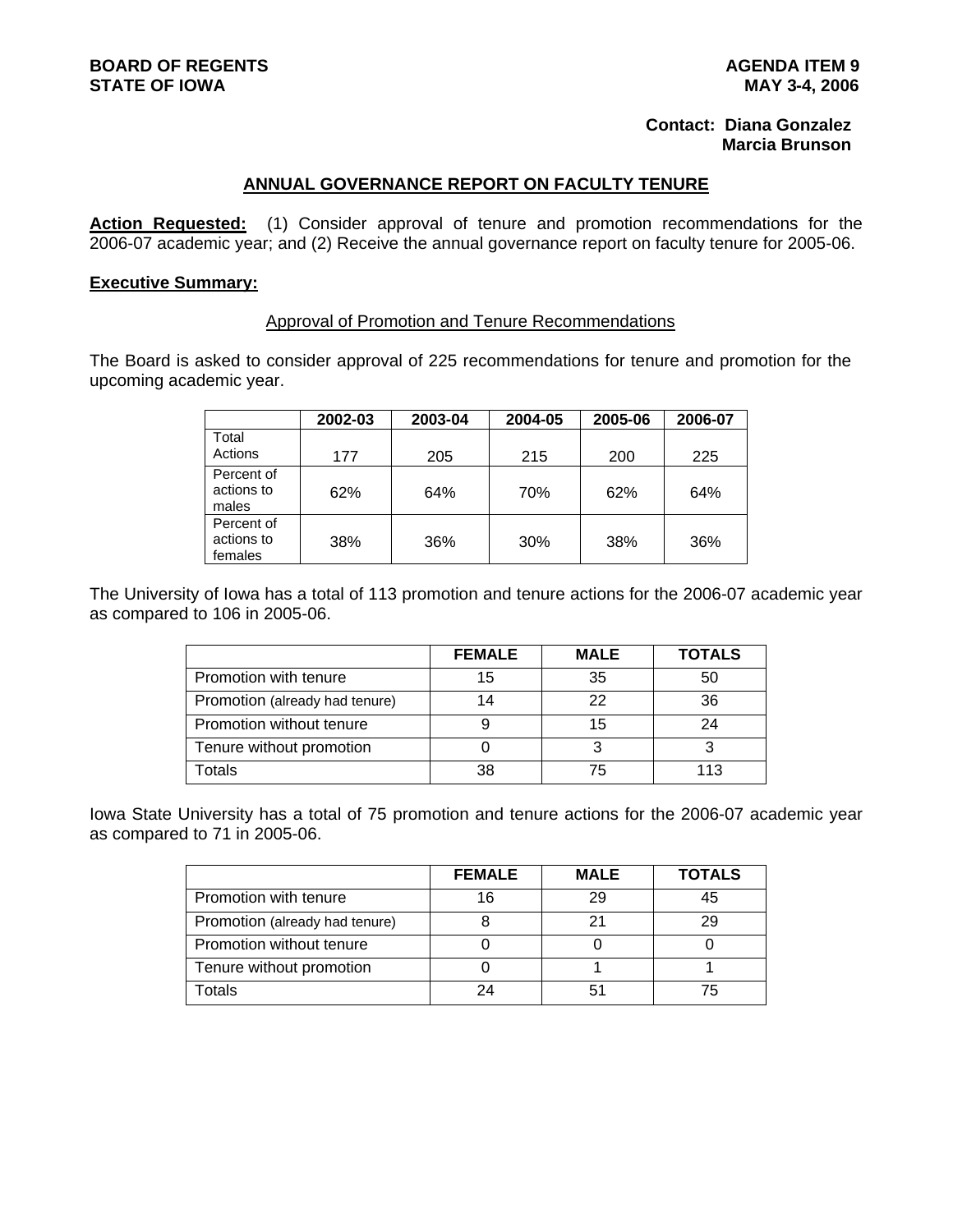# **BOARD OF REGENTS AGENTS** AGENERATION OF REGENTS **STATE OF IOWA** Page 2

The University of Northern Iowa has a total of 37 promotion and tenure actions for the 2006-07 academic year as compared to 23 in 2005-06.

|                                | <b>FEMALE</b> | <b>MALE</b> | <b>TOTALS</b> |
|--------------------------------|---------------|-------------|---------------|
| Promotion with tenure          |               |             |               |
| Promotion (already had tenure) |               |             |               |
| Promotion without tenure       |               |             |               |
| Tenure without promotion       |               |             |               |
| Totals                         | 1 Q           |             |               |

# Annual Report on Faculty Tenure – 2005-06

In 2005-06, the total number of faculty members at the Regent universities was 5,175<sup>2</sup>, an increase of 92 (+1.8%) from the prior year.

 $m$  The number of tenured faculty increased by 12 (+0.4%); the number of tenure-track faculty decreased by 10 (1.1%); and the number of non-tenure-track faculty increased by 90 (+6.2%) from the prior year.

# **TOTAL FACULTY AT THE REGENT UNIVERSITIES BY TENURE IN 2005-06**

|                     | <b>TENURED</b> | <b>TENURE-TRACK</b> | <b>NON-TENURE-TRACK</b> | <b>TOTAL</b> |
|---------------------|----------------|---------------------|-------------------------|--------------|
| SUI                 | 1,293 (49.5%)  | 400 (15.3%)         | 919 (35.2%)             | $2,612^3$    |
| <b>ISU</b>          | 998 (57.6%)    | 360 (20.8%)         | 376 (21.6%)             | 1,734        |
| UNI                 | 449 (54.2%)    | 141 (17.0%)         | 239 (28.8%)             | 829          |
| <b>Regent Total</b> | 2,740 (53.0%)  | 901 (17.4%)         | 1,534 (29.6%)           | 5,175        |

 $m$  In 2005-06, the number of tenure-eligible<sup>4</sup> faculty increased by 2 from the prior year. Approximately three-fourths of the tenure-eligible faculty at the Regent universities is tenured.

|                     | <b>TENURED</b> | <b>TENURE-TRACK</b> | <b>TOTAL</b> |
|---------------------|----------------|---------------------|--------------|
| <b>SUI</b>          | 1,293 (76.4%)  | 400 (23.6%)         | 1,693        |
| ISU                 | 998 (73.5%)    | 360 (26.5%)         | 1,358        |
| UNI                 | 449 (76.1%)    | 141 (23.9%)         | 590          |
| <b>Regent Total</b> | 2,740 (75.3%)  | 901 (24.7%)         | 3,641        |

### **TOTAL TENURE-ELIGIBLE FACULTY BY TENURE IN 2005-06**

<sup>&</sup>lt;sup>2</sup><br><sup>2</sup> The total number of faculty, including 1,816 non-paid clinical or adjunct faculty members at SUI, was 6,991.<br><sup>3</sup> The total number of faculty at SUI is 4,428. Hourouse it is epprentiate to remove the 4,846 non-tonur  $3$  The total number of faculty at SUI is 4,428. However, it is appropriate to remove the 1,816 non-tenure-track

faculty members classified as clinical or adjunct who do not receive a salary from the base. 4

<sup>&</sup>lt;sup>4</sup> Tenure-eligible includes tenured and tenure-track faculty members.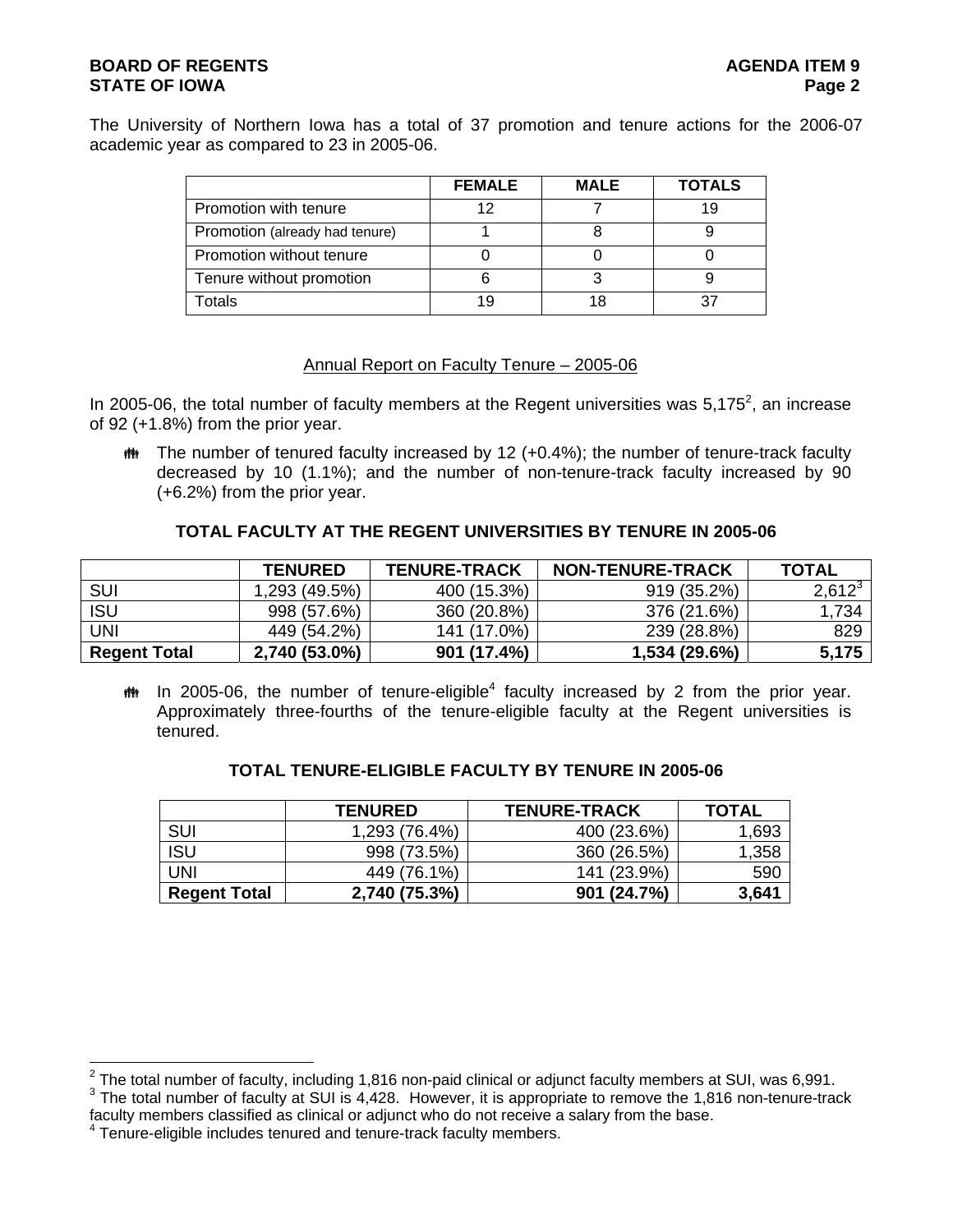### **Highlights of Faculty Tenure Report:**

- **♦** Definition of tenure.
	- $m$  Tenure is a contractual employment status under which faculty appointments are continued indefinitely. At most institutions, tenured faculty members are subject to dismissal only for adequate cause or financial exigency.
	- $m$  Tenure is typically awarded to a faculty member who serves a probationary period that lasts up to seven years in a tenure-track position. After a series of annual retention proceedings, the awarding of tenure requires an affirmative recommendation based on an extensive evaluation process that typically involves reviews by peers in the field and reviews at the departmental, college, and university levels. Each year, the Board formally confers tenure upon individual faculty at the recommendation of the universities.
- $\diamond$  Tenure by gender. In 2005-06, the total number of female faculty members at the Regent universities was 1,821, an increase of 84 (+4.8%) from the prior year. The total number of male faculty members at the Regent universities was 3,354, an increase of 8 (+0.2%).
	- $m$  The number of tenured female faculty members increased by 24 (+3.4%); the number of tenure-track female faculty members increased by 18 (+5.3%); and the number of non-tenure-track female faculty members increased by 42 (+6.1%) from the prior year.
	- $m$  The number of tenured male faculty members decreased by 15 (-0.7%); the number of tenure-track male faculty members decreased by 26 (-4.5%); and the number of non-tenure-track male faculty members increased by 49 (+6.4%).

|              | <b>TENURED</b> |            | <b>TENURE-TRACK</b> |           | <b>NON-TEN.-TRK</b> |            | <b>TOTAL</b> |            | <b>GRAND</b> |
|--------------|----------------|------------|---------------------|-----------|---------------------|------------|--------------|------------|--------------|
|              | Male           | Female     | Male                | Female    | Male                | Female     | Male         | Female     | <b>TOTAL</b> |
| <b>SUI</b>   | 968            | 325        | 247                 | 153       | 530                 | 389        | 1,745        | 867        | 2,612        |
|              | $(37.0\%)$     | $(12.4\%)$ | $(9.5\%)$           | (5.9%)    | (20.3%)             | $(14.9\%)$ | (66.8%)      | $(33.2\%)$ |              |
| <b>ISU</b>   | 751            | 247        | 225                 | 135       | 173                 | 203        | 1,149        | 585        | 1,734        |
|              | (43.3%)        | $(14.2\%)$ | $(13.0\%)$          | (7.8%)    | (10.0%)             | (11.7%)    | (66.3%)      | (33.7%)    |              |
| <b>UNI</b>   | 280            | 166        | 74                  | 70        | 106                 | 133        | 460          | 369        | 829          |
|              | (33.8%)        | $(20.0\%)$ | $(8.9\%)$           | $(8.5\%)$ | (12.8%)             | $(16.0\%)$ | (55.5%)      | (44.5%)    |              |
| <b>TOTAL</b> | 1,999          | 738        | 546                 | 358       | 809                 | 725        | 3,354        | 1,821      | 5,175        |
|              | (38.6%)        | (14.3%)    | (10.6%)             | (6.9%     | (15.6%)             | $(14.0\%)$ | (64.8%)      | (35.2%)    |              |

# **TOTAL FACULTY AT THE REGENT UNIVERSITIES BY TENURE AND GENDER IN 2005-06**

 $m$  The number of tenure-eligible male faculty members decreased by 40 (-1.5%) and the number of tenure-eligible female faculty members increased by 42 (+4.0%) from the prior year at the Regent universities. Tenured female faculty members represent approximately 30% of the tenure-eligible faculty at the Regent universities.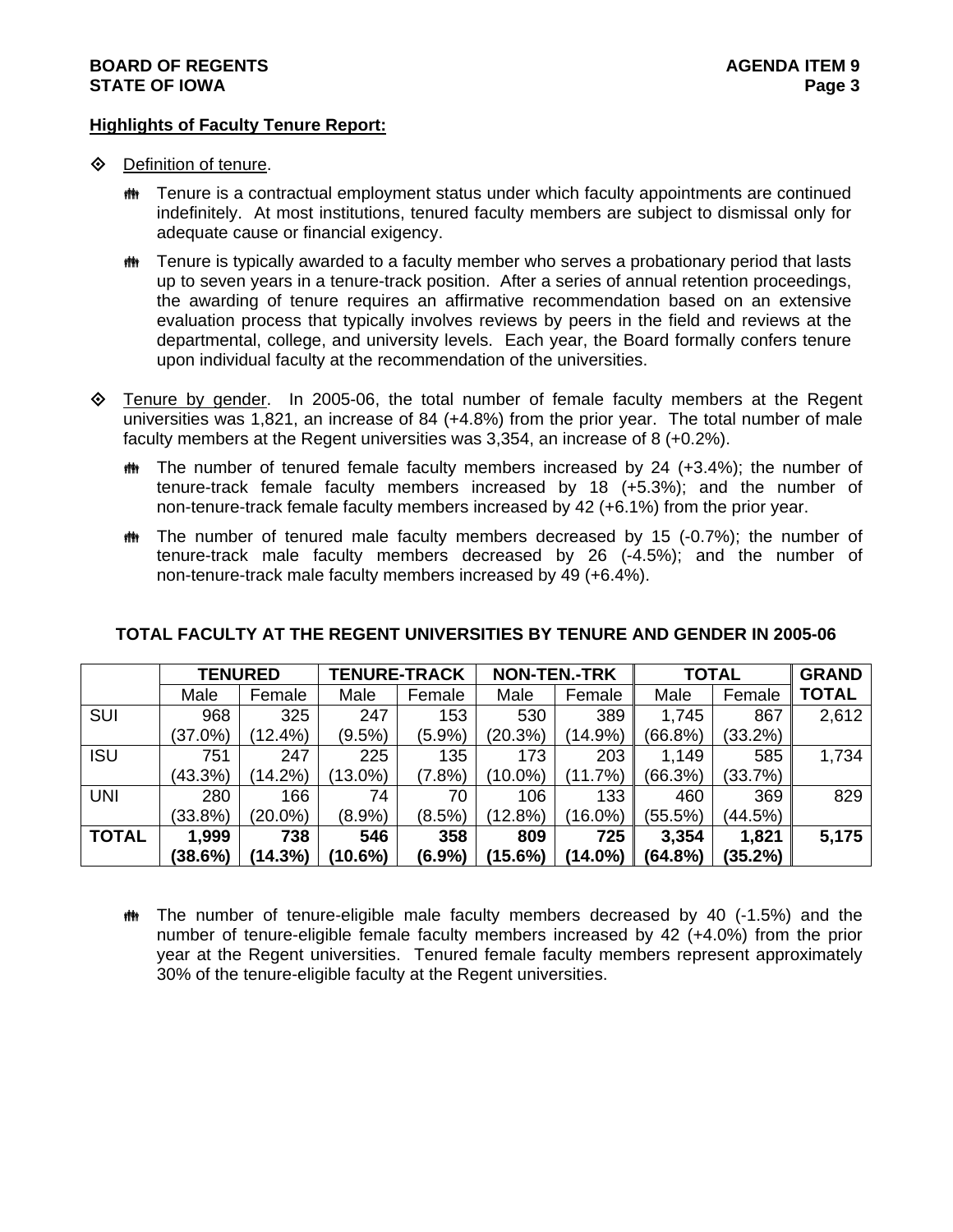|              | <b>TENURED</b> |            |            | <b>TENURE-TRACK</b> | <b>TOTAL</b> | <b>GRAND</b> |              |
|--------------|----------------|------------|------------|---------------------|--------------|--------------|--------------|
|              | Male           | Female     | Male       | Female              | Male         | Female       | <b>TOTAL</b> |
| SUI          | 968            | 325        | 247        | 153                 | 1,215        | 478          | 1,693        |
|              | (57.2%)        | $(19.2\%)$ | $(14.6\%)$ | $(9.0\%)$           | (71.8%)      | (28.2%)      |              |
| <b>ISU</b>   | 751            | 247        | 225        | 135                 | 976          | 382          | 1,358        |
|              | (55.3%)        | (18.2%)    | (16.6%)    | $(9.9\%)$           | (71.9%)      | (28.1%)      |              |
| <b>UNI</b>   | 280            | 166        | 74         | 70                  | 354          | 236          | 590          |
|              | (47.5%)        | (28.1%)    | (12.5%)    | $(11.9\%)$          | $(60.0\%)$   | $(40.0\%)$   |              |
| <b>TOTAL</b> | 1,999          | 738        | 546        | 358                 | 2,545        | 1,096        | 3,641        |
|              | (54.9%)        | (20.3%)    | (15.0%)    | $(9.8\%)$           | $(69.9\%)$   | $(30.1\%)$   |              |

# **TOTAL TENURE-ELIGIBLE FACULTY BY TENURE AND GENDER IN 2005-06**

- $\diamond$  Tenure by race/ethnicity. In 2005-06, the total number of minority faculty members at the Regent universities was 696, an increase of 5 (+0.7%) from the prior year. The total number of non-minority faculty members at the Regent universities was 4,479, an increase of 87 (+2.0%).
	- $m$  The number of tenured minority faculty members increased by 8 (+2.3%); the number of tenure-track minority faculty members increased by 1 (+0.5%); and the number of non-tenure-track minorities decreased by 4 (-2.5%) from the prior year.
	- $\bf{m}$  The number of tenured non-minority faculty members increased by 4 (+0.2%); the number of tenure-track non-minority faculty members decreased by 11 (-1.5%); and the number of non-tenure-track non-minority faculty members increased by 94 (+7.3%).

|              | <b>TENURED</b> |           | <b>TENURE-TRACK</b> |           | <b>NON-TEN.-TRK</b> |           | <b>TOTAL</b>  |            | <b>GRAND</b><br><b>TOTAL</b> |
|--------------|----------------|-----------|---------------------|-----------|---------------------|-----------|---------------|------------|------------------------------|
|              | <b>NonMin</b>  | Min       | <b>NonMin</b>       | Min       | <b>NonMin</b>       | Min       | <b>NonMin</b> | Min        |                              |
| <b>SUI</b>   | 1,145          | 148       | 315                 | 85        | 815                 | 104       | 2,275         | 337        | 2,612                        |
|              | (43.8%)        | $(5.7\%)$ | (12.0%)             | $(3.3\%)$ | (31.2%)             | $(4.0\%)$ | (87.1%)       | (12.9%)    |                              |
| <b>ISU</b>   | 845            | 153       | 280                 | 80        | 335                 | 41        | 1,460         | 274        | 1,734                        |
|              | (48.7%)        | $(8.8\%)$ | (16.2%)             | $(4.6\%)$ | (19.3%)             | $(2.4\%)$ | (84.2%)       | $(15.8\%)$ |                              |
| <b>UNI</b>   | 401            | 48        | 115                 | 26        | 228                 | 11        | 744           | 85         | 829                          |
|              | (48.4%)        | $(5.8\%)$ | $(13.9\%)$          | $(3.1\%)$ | (27.5%)             | $(1.3\%)$ | (89.7%)       | (10.3%)    |                              |
| <b>TOTAL</b> | 2,391          | 349       | 710                 | 191       | 1,378               | 156       | 4,479         | 696        | 5,175                        |
|              | (46.2%)        | (6.8%)    | (13.7%)             | (3.7%)    | (26.6%)             | $(3.0\%)$ | (86.6%)       | $(13.4\%)$ |                              |

#### **TOTAL FACULTY AT THE REGENT UNIVERSITIES BY TENURE AND RACE/ETHNICITY IN 2005-06**

 $\ddot{\mathbf{m}}$  The number of tenure-eligible minority faculty members increased by 9 (+1.7%) and the number of tenure-eligible non-minority faculty members decreased by 7 (-0.2%) from the prior year. Tenured minority faculty members represent approximately 15% of the tenure-eligible faculty at the Regent universities.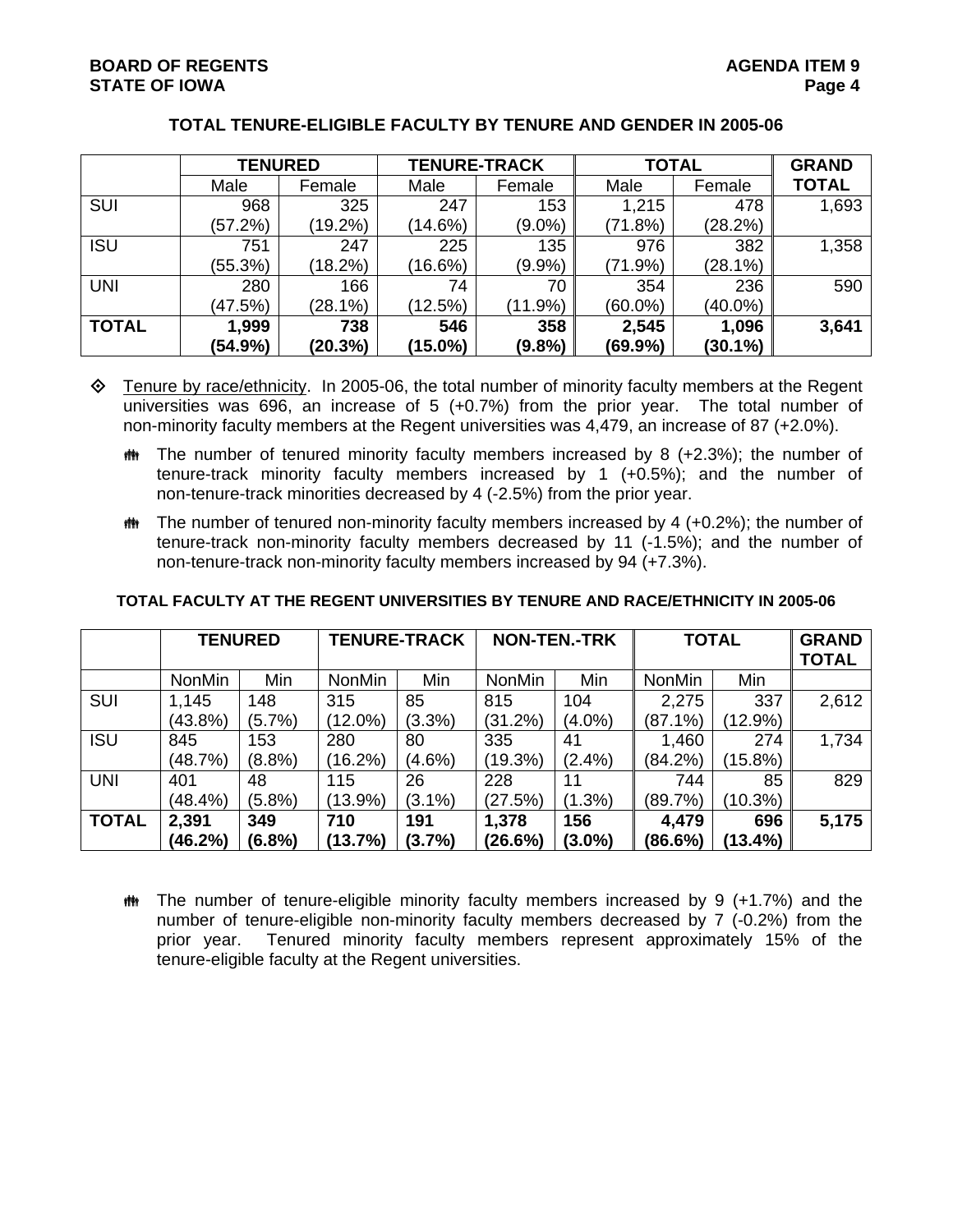|              | <b>TENURED</b> |           |         | <b>TENURE-TRACK</b> |         | <b>TOTAL</b> |              |  |
|--------------|----------------|-----------|---------|---------------------|---------|--------------|--------------|--|
|              | Non-Min        | Min       | Non-Min | Min                 | Non-Min | Min          | <b>TOTAL</b> |  |
| SUI          | 1,145          | 148       | 315     | 85                  | 1,460   | 233          | 1,693        |  |
|              | (67.6%)        | (8.8%)    | (18.6%) | $(5.0\%)$           | (86.2%) | (13.8%)      |              |  |
| <b>ISU</b>   | 845            | 153       | 280     | 80                  | 1,125   | 233          | 1,358        |  |
|              | $(62.2\%)$     | (11.3%)   | (20.6%) | (5.9%)              | (82.8%) | (17.2%)      |              |  |
| <b>UNI</b>   | 401            | 48        | 115     | 26                  | 516     | 74           | 590          |  |
|              | $(68.0\%)$     | $(8.1\%)$ | (19.5%) | (4.4%)              | (87.5%) | (12.5%)      |              |  |
| <b>TOTAL</b> | 2,391          | 349       | 710     | 191                 | 3,101   | 540          | 3,641        |  |
|              | (65.7%)        | $(9.6\%)$ | (19.5%) | (5.2%)              | (85.2%) | (14.8%)      |              |  |

# **TOTAL TENURE-ELIGIBLE FACULTY BY TENURE AND RACE/ETHNICITY IN 2005-06**

# **♦** Tenure trends.

- $m$  The number of total faculty has increased every year for the past four years.
- the Even though the number of tenured faculty increased slightly in 2005-06, it represents the third lowest number during the past 19 years.
- $m$  During the past two years, there has been a decrease in the number of tenure-track faculty.
- $m$  The number of tenure-eligible minority faculty members is at an all time high, with yearly increases since 1995-96.
- $m$  The number of tenure-eligible female faculty members is at an all time high although during the past four years there have been major fluctuations.
- $m$  The number of departments with 70% or more of tenure-eligible faculty who are tenured (136) has remained relatively constant during the past six years; this represents almost two-thirds of the departments.
- $m$  The number of non-tenure track faculty increased again this year for the sixth straight year; it is the highest number (3,350) during the past 19 years. The number of non-tenure-track faculty members represents 47.9% of the total faculty.
- $m$  The majority of tenured and tenure-track faculty is employed on a full-time basis, while the majority of non-tenure-track faculty is employed on a part-time basis<sup>5</sup>.
- $\diamond$  Availability of tenure.
	- $m$  The availability of tenure and its application through a well-designed and effective system of academic peer review play a critical role in a university's competitive ability to attract and retain talented, productive teacher-scholars.
	- $m$  Most colleges and universities in the U.S. offer some form of tenured employment for faculty. The Regent universities' tenure policies, which have been approved by the Board, guide the awarding of tenure.
	- **\*\*** Tenure is frequently invoked as an essential protection of academic freedom. Academic freedom is a fundamental principle of higher education that is intended to ensure the integrity of research and the curriculum.

 5 At ISU, the majority of non-tenure-track faculty is employed on a full-time basis, primarily in the College of Liberal Arts and Sciences.